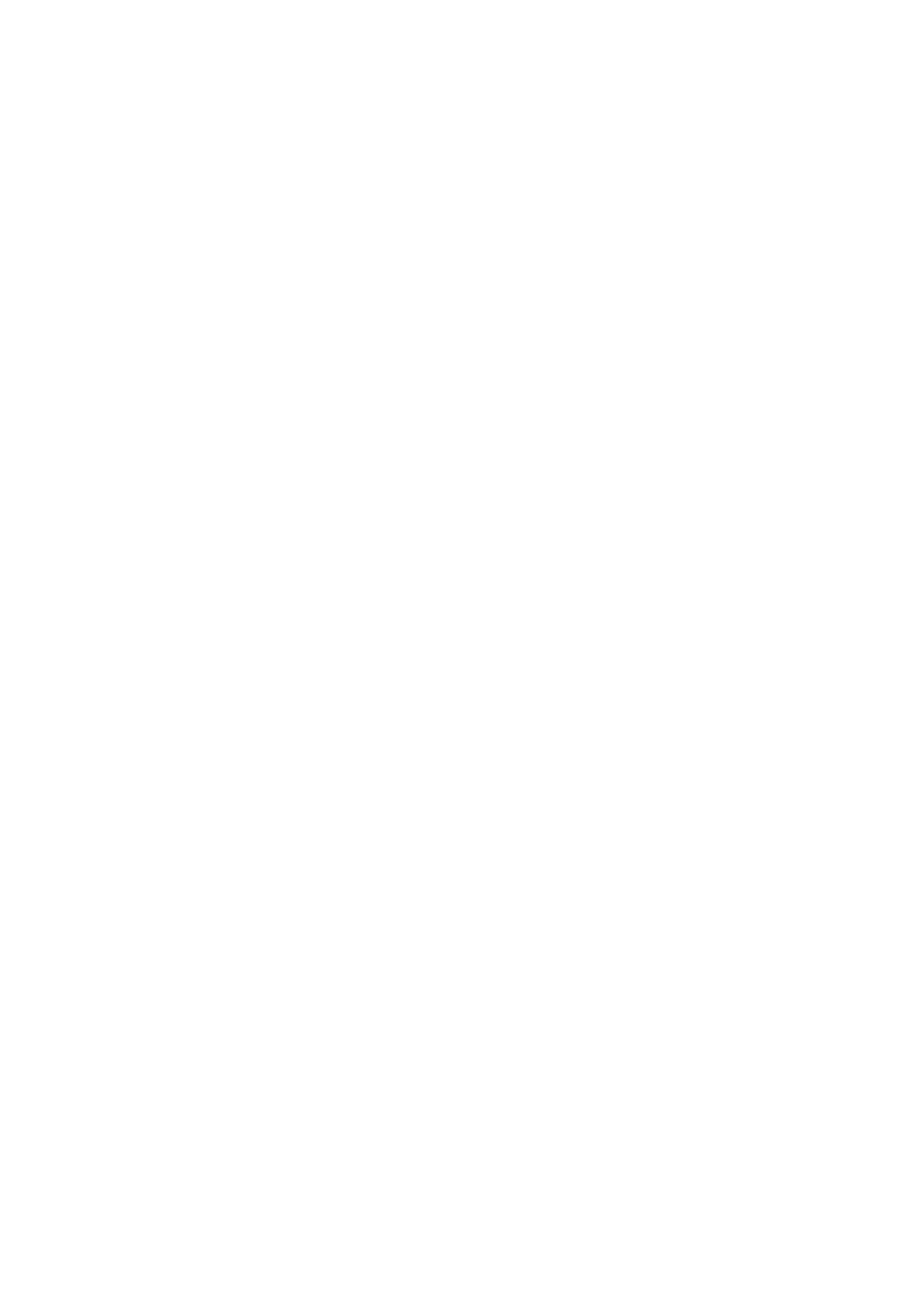#### Dear colleagues,

On behalf of the Organizing Committee, it is a great pleasure to welcome and invite you all to the **7th International Congress of Internal Medicine of Central Greece**, which will take place on **19-21 March, 2015** at Larissa Imperial Hotel, in **Larissa, Greece.**

The Congress is organized with the joint effort of the **Institute of Internal Medicine and Hepatology** and the **Department of Medicine and Research Laboratory of Internal Medicine of the University of Thessaly Medical School, Larissa, Greece**. We are also glad that the Congress is held under the auspices of the University of Thessaly Medical School, the Hellenic Society of Internal Medicine and the Internal Medicine Society of Northern Greece.

The Organizing and Scientific Committees, aiming to keep up with the educational nature of the previous successful Congresses, have prepared a stimulating scientific programme that will bring topics with broad, interdisciplinary interest to open dialogue and highlight the latest scientific achievements in a variety of diseases encountered in everyday clinical practice of Internal Medicine.

The multi topic scientific programme, given the importance of the international character of the Congress, is designed to feature rather interesting plenary stateof-the-art lectures, delivered by leading foreign and Greek experts, round tables designed in collaboration with different Scientific Societies covering hot topics and current issues in the field of internal medicine, up-to-date symposia along with satellite lectures and symposia.

Furthermore, the Congress will provide young-and not only-colleagues with a great opportunity to present their work, research and clinical experience through oral and poster presentations covering various section fields of Internal Medicine. Therefore we encourage interested colleagues to actively participate in the programme and submit abstracts of their work through the website of the Congress.

We trust that the three days experience in the Congress will become a great opportunity for younger to learn from the older, for experts to share their valuable knowledge and for all to gain from rewarding presentations and discussions.

Hoping to join us and meeting you all in Larissa in March 2015!

#### Best regards,

The President of the Organizing Committee

#### **George N. Dalekos**

Professor of Medicine, President, Institute of Internal Medicine and Hepatology, Vice President, Internal Medicine Society of Northern Greece, Vice President, Hellenic Society for the Study of Liver, Head, Department of Medicine and Research Laboratory of Internal Medicine, Medical School, University of Thessaly, Larissa, Greece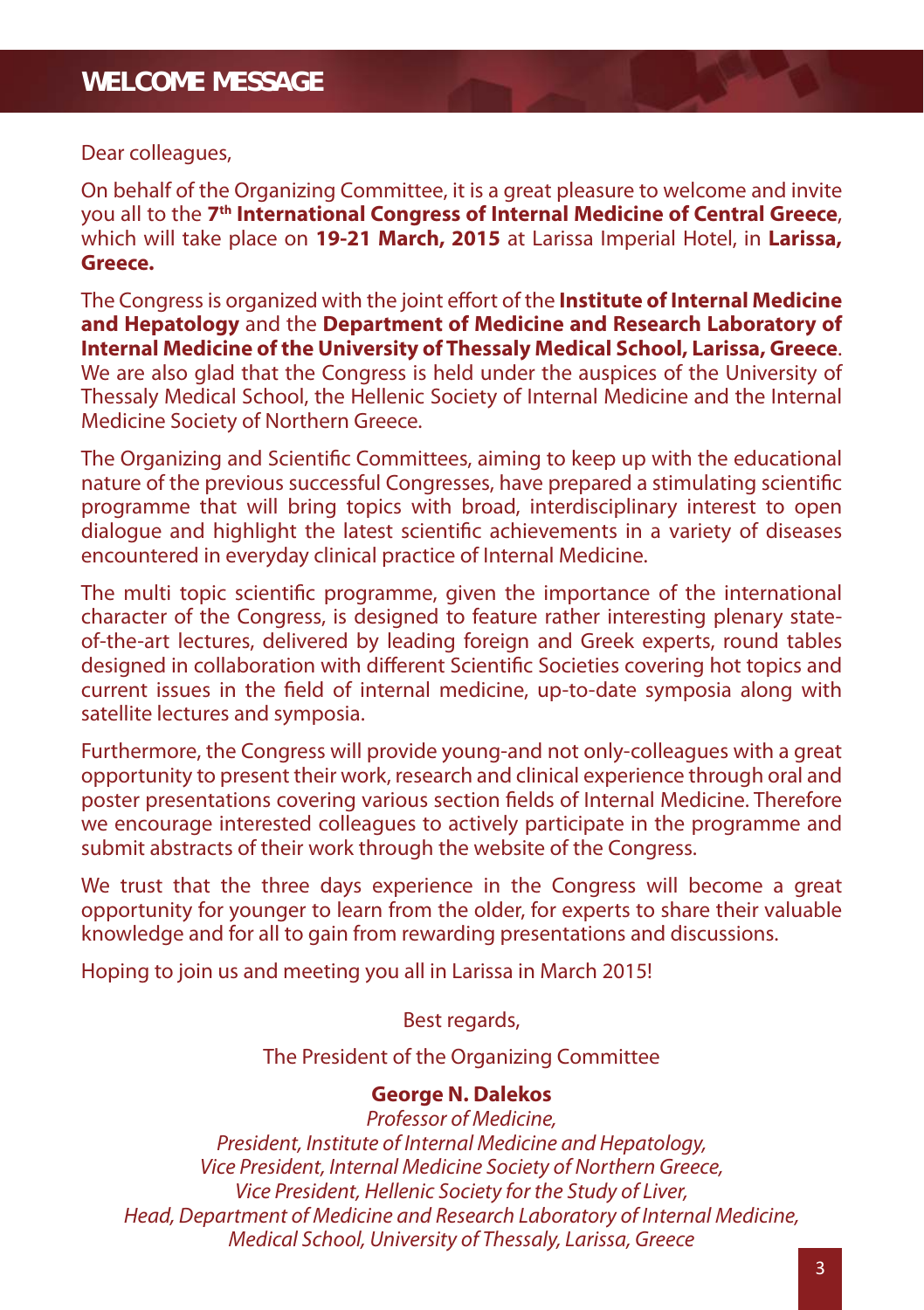#### **ORGANIZATION**

#### **Organizers:**



**INSTITUTE OF INTERNAL MEDICINE & HEPATOLOGY, LARISSA, GREECE**



**DEPARTMENT OF MEDICINE & RESEARCH LAB OF INTERNAL MEDICINE, UNIVERSITY OF THESSALY MEDICAL SCHOOL, LARISSA, GREECE Director: Professor G.N. Dalekos**

#### **ORGANIZING COMMITTEE**

| <b>President:</b> | G.N. Dalekos           |            |
|-------------------|------------------------|------------|
| <b>Members:</b>   | K. Krapis              | C. Mandros |
|                   | <b>K.P. Makaritsis</b> | G. Ntaios  |

#### **SCIENTIFIC COMMITTEE**

#### **Members:**

| W. Bauer         | S. Georgiadou          | K.P. Makaritsis   | E.I. Rigopoulou |
|------------------|------------------------|-------------------|-----------------|
| F. Bosch         | H. Giamarellou         | E. Maltezos       | K. Ritis        |
| G.L. Daikos      | C. Gogos               | M.P. Manns        | G. Samonis      |
| G.D. Dimitriadis | D.I. Hadjidakis        | P. Michel         | P.P. Sfikakis   |
| M.-A. Dimopoulos | A. Hatzitolios         | H.M. Moutsopoulos | G. Stergiou     |
| S. Dourakis      | N.L. Katsilambros      | G. Ntaios         | E.V. Tsianos    |
| M. Elisaf        | J. Koskinas            | J.-M. Pawlotsky   | K. Vemmos       |
| A. Garyfallos    | S. Kotsiou             | G. Petrikkos      | H. Wedemeyer    |
| N. Gatselis      | C. Labropoulou-Karatza | G. Raimondo       | K. Zachou       |
| H.P. Gavras      | N. Madias              | S.A. Raptis       |                 |

#### **Under the auspices of:**

#### **UNIVERSITY OF THESSALY MEDICAL SCHOOL, LARISSA, GREECE**

#### **HELLENIC SOCIETY OF INTERNAL MEDICINE**

#### **INTERNAL MEDICINE SOCIETY OF NORTHERN GREECE**

#### **HELLENIC SOCIETY OF INTERNAL MEDICINE BOARD**

President: S.A. Raptis Gen. Secretary: P.G. Halvatsiotis Treasurer: N.K. Tentolouris Members: G.D. Dimitriadis

Vice President: N.L. Katsilambros X.K. Krokidis PI. Mitrou E.I. Boutati A.A. Tourkantonis

#### **INTERNAL MEDICINE SOCIETY OF NORTHERN GREECE BOARD**

| President:                      | A. Hatzitolios      |
|---------------------------------|---------------------|
| 1 <sup>st</sup> Vice President: | <b>G.N. Dalekos</b> |
| 2 <sup>nd</sup> Vice President: | D. Papazoglou       |
| Gen. Secretary:                 | A. Tsachouridis     |
| Spec. Secretary:                | M. Archaniotaki     |
| Treasurer:                      | C. Savopoulos       |
| Members:                        | G. Liamis           |
|                                 | C. Koutras          |
|                                 | D. Skoutas          |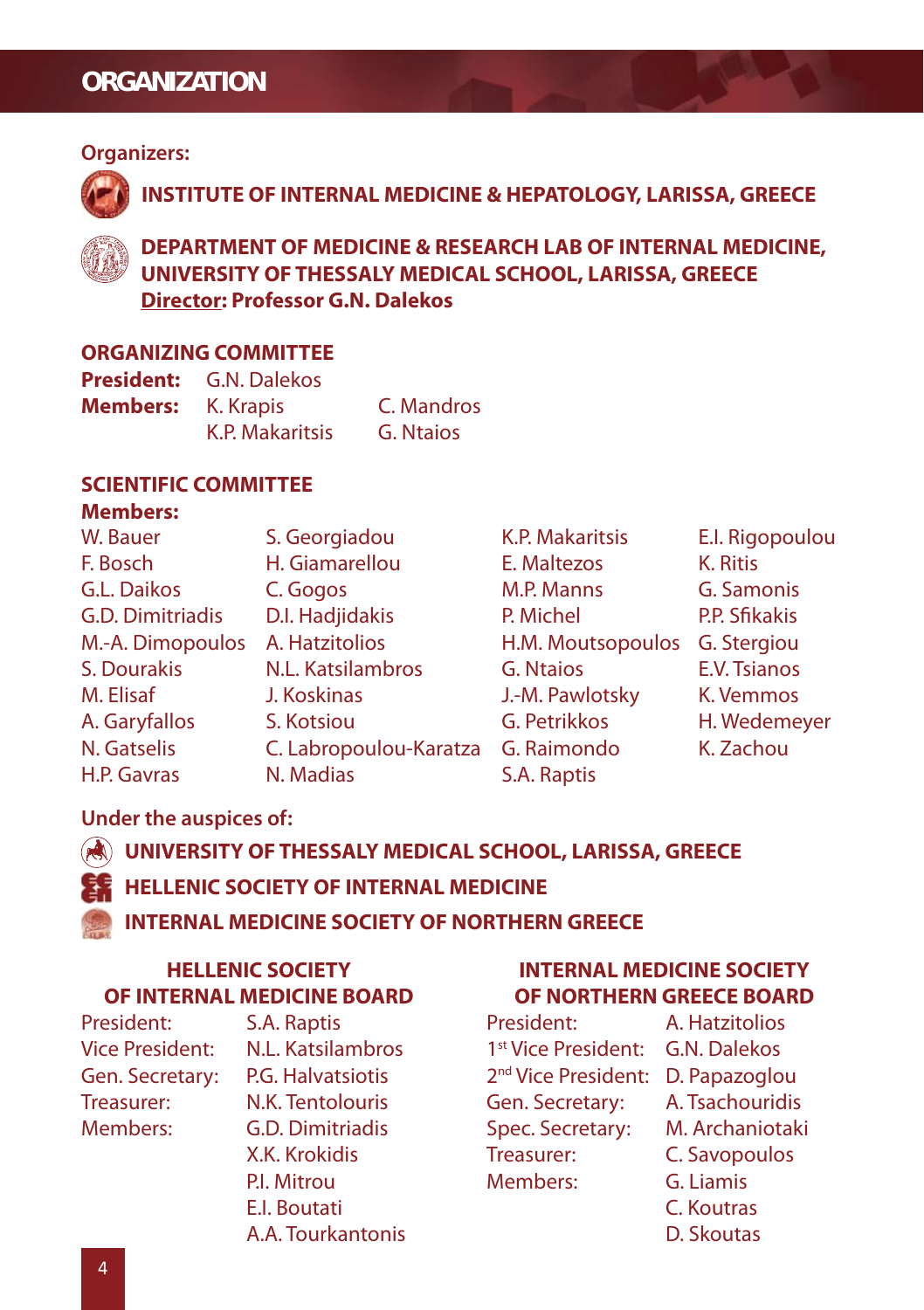#### **Thursday, March 19, 2015**

#### **14:00 Registration**

**14:30 - 16:00 ORAL PRESENTATIONS**

#### **16:00 - 16:30 STATE-OF-THE-ART LECTURE**

*Hellenic Stroke Organization*

Chairperson*:* **Konstantinos Vemmos** (Athens, Greece)

 Predictors of early major worsening in acute ischemic stroke

**Patrik Michel** (Lausanne, Switzerland)

**16:30 - 17:00 Coff ee break**

#### **17:00 - 17:30 SATELLITE LECTURE**

#### **17:30 - 19:00 ROUND TABLE**

 **Clinical dilemmas in anticoagulation treatment in the era of NOACs**

Chairpersons: **Thorsten Steiner** (Frankfurt, Germany),  **Stavros Konstantinides** (Alexandroupolis, Greece)

 Management of anticoagulation during elective interventional procedures **George Ntaios** (Larissa, Greece)

 Antithrombotic treatment in patients with coronary artery disease and atrial fibrillation **John Goudevenos** (Ioannina, Greece)

 How and when should we restart anticoagulants after an anticoagulant-related intracranial hemorrhage **Thorsten Steiner** (Frankfurt, Germany)

MCQ voting system available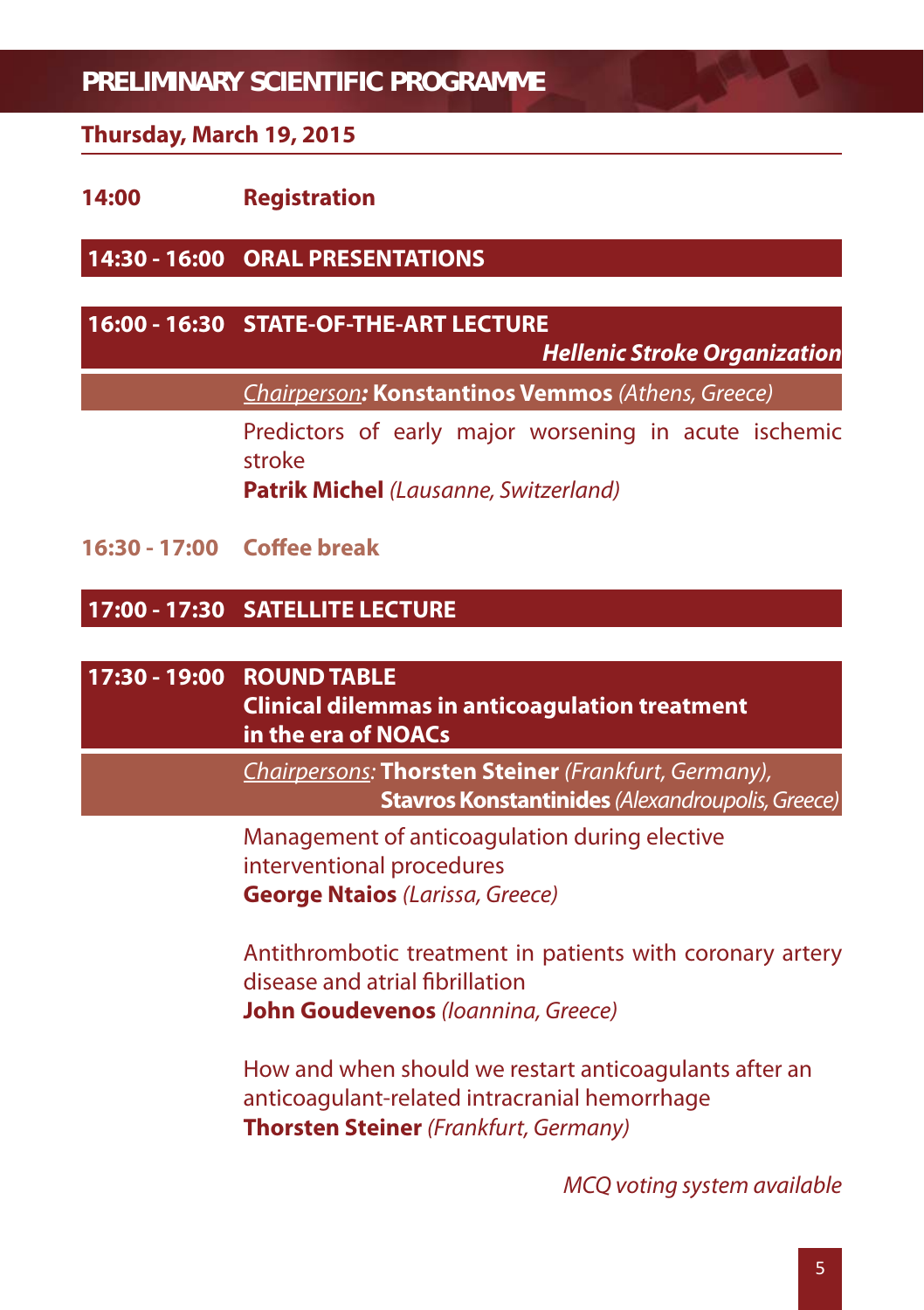#### **19:00 - 19:30 STATE-OF-THE-ART LECTURE**

Chairperson: **Konstantinos Gourgoulianis** (Larissa, Greece)

Recent advances in diagnosis and management of pulmonary embolism  **Stavros Konstantinides** (Alexandroupolis, Greece)

**19:30 - 19:45 Break**

#### **19:45 - 21:00 OPENING CEREMONY**

#### **Welcome**

**The Long Journey of Hepatology: From the 1960s to our Days Stephanos J. Hadziyannis (Athens, Greece)** 

#### **21:00 WELCOME RECEPTION**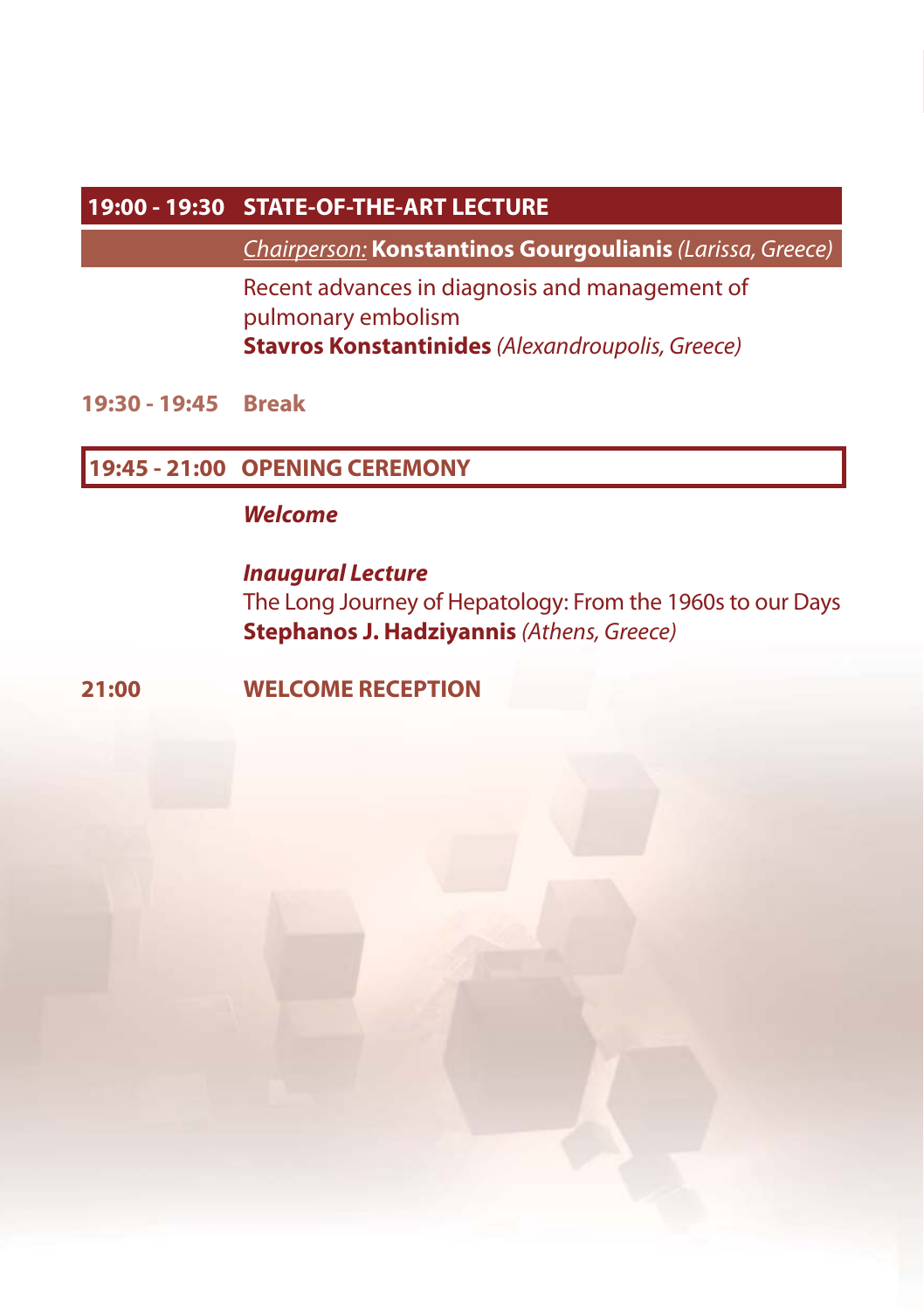#### **Friday, March 20, 2015**

#### **08:00 - 09:30 ORAL PRESENTATIONS**

### **09:30 - 10:30 SYMPOSIUM Hepatitis C virus infection in the era of new DAAs**

 Chairpersons*:* **George N. Dalekos** (Larissa, Greece)  **George V. Papatheodoridis** (Athens, Greece)

 Current treatment options for HCV patients **Michael Manns** (Hannover, Germany)

 HCV treatment in special populations **Cihan Yurdaydin** (Ankara, Turkey)

**10:30 - 11:00 Coff ee Break**

**11:00 - 12:30 ROUND TABLE**

**Current trends in the pathogenesis and management of SLE**

 Chairpersons: **Yves Renaudineau** (Brest, France)  **Dimitrios Vassilopoulos** (Athens, Greece)

#### **12:30 - 13:15 SATELLITE SYMPOSIUM**

#### **13:15 - 14:00 SATELLITE SYMPOSIUM**

#### **14:00 - 15:30 E-POSTER PRESENTATIONS**

**15:30-16:00 Leisure time**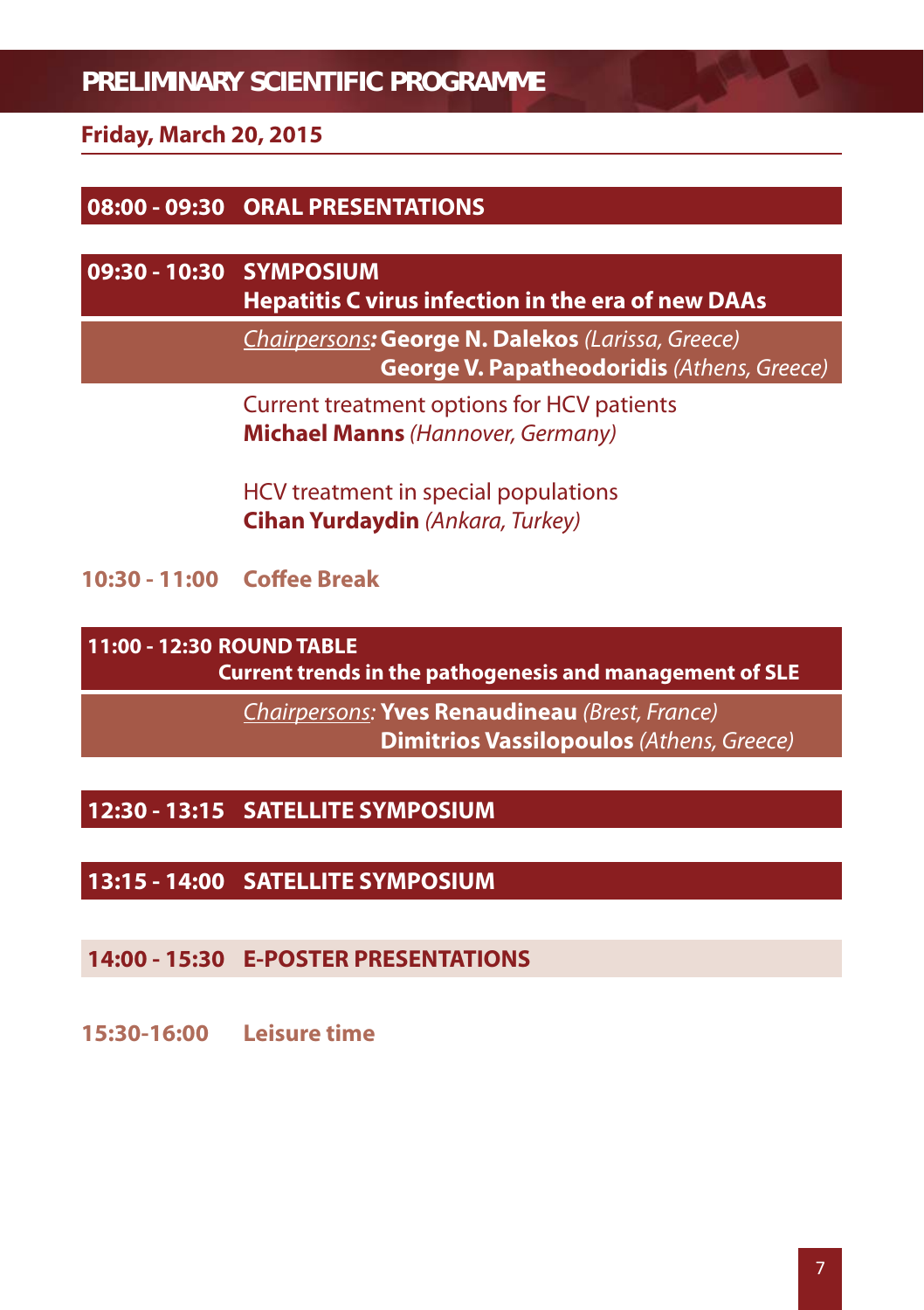#### **Friday, March 20, 2015**

| 16:00 - 17:30 ROUND TABLE<br>Common diseases of the upper GI tract: new aspects on<br>pathogenesis and treatment<br>Hellenic Society of Gastroenterology                                                                                            |
|-----------------------------------------------------------------------------------------------------------------------------------------------------------------------------------------------------------------------------------------------------|
| Chairpersons: Grigorios Paspatis (Heraklion, Greece)<br><b>Sotirios D. Georgopoulos (Athens, Greece)</b>                                                                                                                                            |
| Pathogenesis and current treatment of gastroesophageal<br>reflux disease<br><b>Georgios Karamanolis</b> (Athens, Greece)                                                                                                                            |
| Pathogenesis and current treatment of H. pylori infection<br>John Vlachogianakos (Athens, Greece)                                                                                                                                                   |
| Epidemiology, pathogenesis and current treatment<br>modalities of non-variceal upper gastrointestinal bleeding<br><b>Konstantinos Thomopoulos</b> (Patras, Greece)                                                                                  |
| Peptic ulcer disease and complications from non-<br>steroidal anti-inflammatory drugs and antiplatelet<br>agents: epidemiology, mechanisms of tissue damage and<br>gastroprotective strategies<br><b>Dimitrios Christodoulou</b> (Ioannina, Greece) |

MCQ voting system available

#### **17:30 - 18:15 SATELLITE SYMPOSIUM**

**18:15 - 18:45 Coffee Break**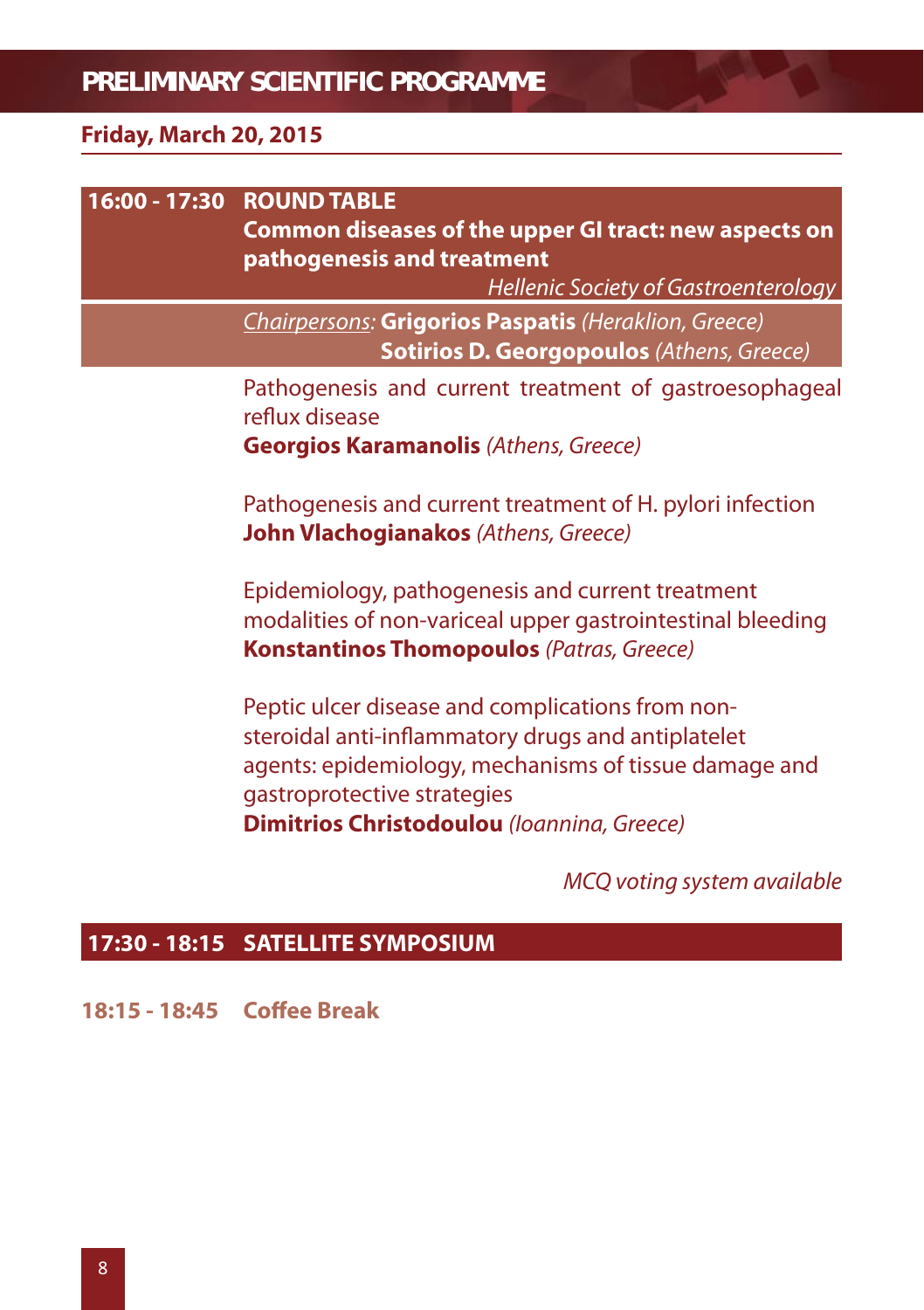#### **Friday, March 20, 2015**

### **18:45 - 20:15 ROUND TABLE Complications of portal hypertension: what's new?** Hellenic Society for the Study of Liver Chairpersons: **Rajiv Jalan** (London, UK)  **John Koskinas** (Athens, Greece) Pathogenesis and treatment of hepatic encephalopathy **Rajiv Jalan** (London, UK) Management of ascites **Pinelopi Manousou** (London, UK) Management of variceal bleeding **Christos Triantos** (Patras, Greece) Infections in patients with cirrhosis **Alexandra Alexopoulou** (Athens, Greece)

#### MCQ voting system available

#### **20:15 - 21:00 SATELLITE SYMPOSIUM**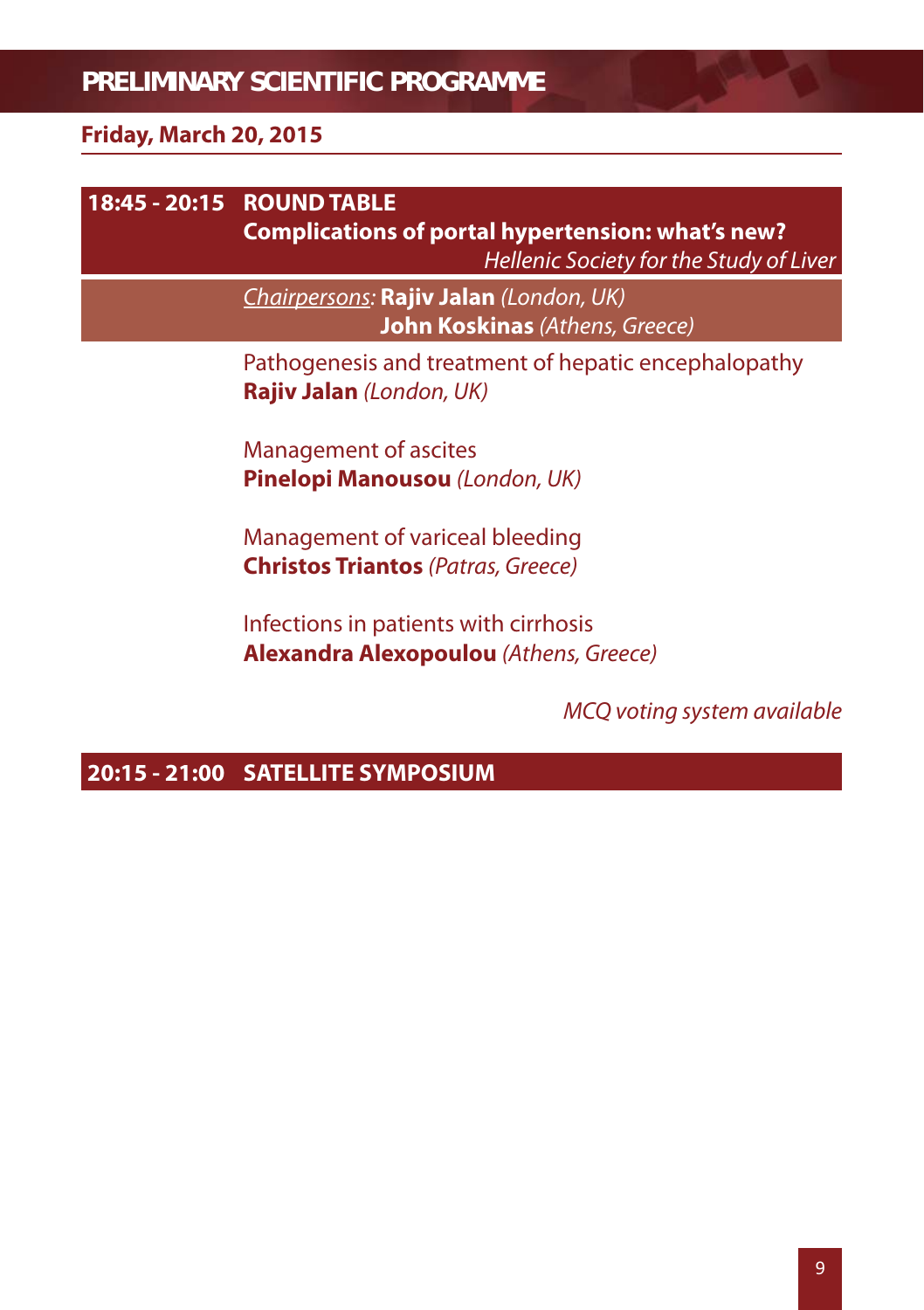#### **Saturday, March 21, 2015**

#### **08:00 - 09:00 ORAL PRESENTATIONS**

#### **09:00 - 10:30 ROUND TABLE**

 **Antibiotics in everyday clinical practice; what do I need to know: case studies**

Hellenic Society of Chemotherapy

Chairpersons: **Helen Giamarellou** (Athens, Greece)  **Charalampos Gogos** (Patras, Greece)

 Case 1 **Charalampos Gogos** (Patras, Greece)

 Case 2 **Helen Giamarellou** (Athens, Greece)

 Case 3 **Kyriaki Kanellakopoulou** (Athens, Greece)

MCQ voting system available

#### **10:30 - 11:00 STATE-OF-THE-ART LECTURE**

Chaiperson: **Helen Giamarellou** (Athens, Greece)

 Zoonoses revisited: Current aspects and management in 2015

**Bruno Hoen** (Guadeloupe, France)

**11:00 - 11:30 Coff ee Break**

#### **11:30 - 13:00 ROUND TABLE**

 **Novel oral treatments in type II diabetes mellitus** Hellenic Society of Internal Medicine

Chairperson: **Sotirios A. Raptis** (Athens, Greece)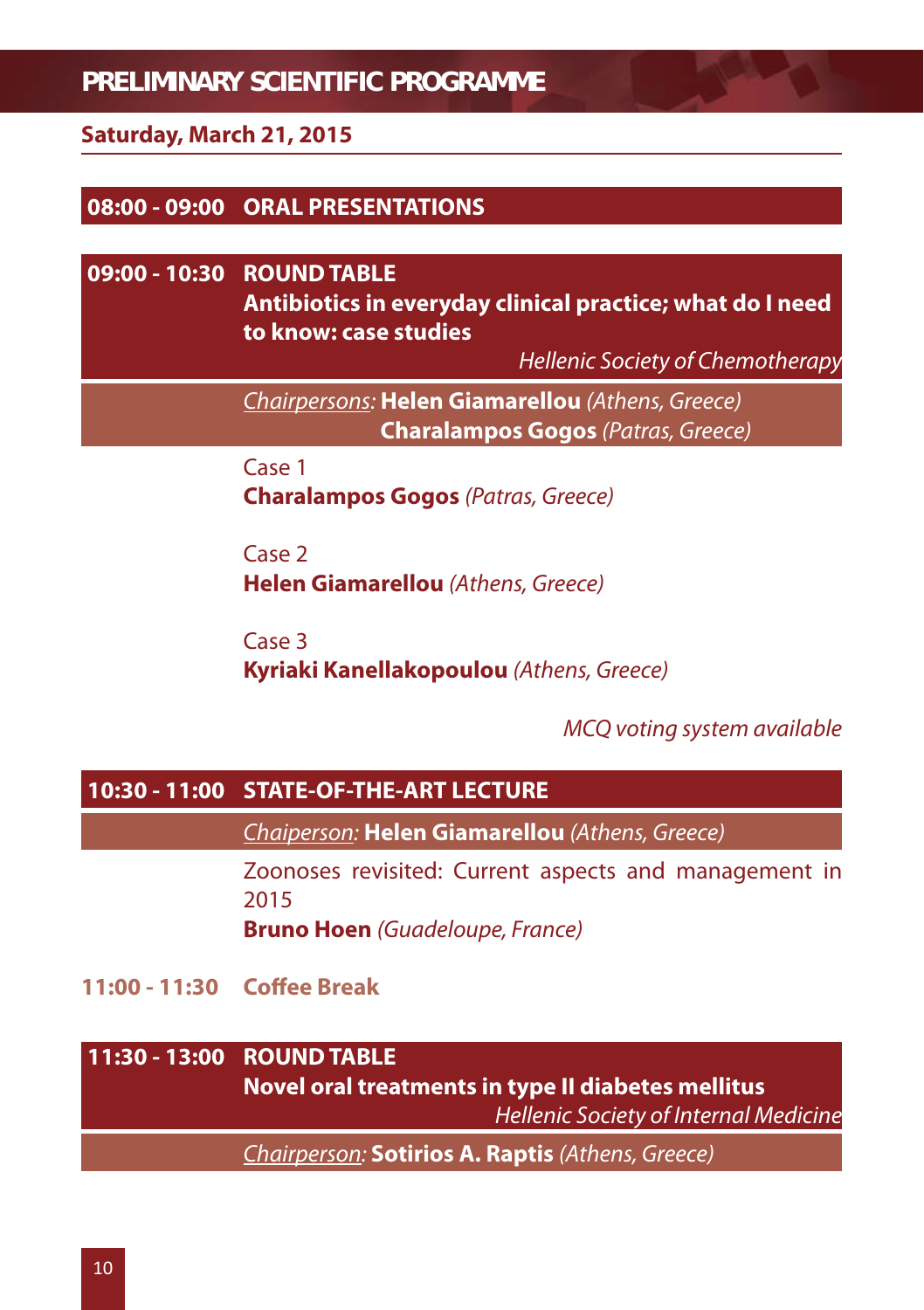#### **Saturday, March 21, 2015**

#### **13:00 - 13:30 STATE-OF-THE-ART LECTURE**

Hellenic Society of Internal Medicine of Northern Greece

Chaiperson: **Apostolos Hatzitolios** (Thessaloniki, Greece)

Treatment of dyslipidemia: what, when and how  **Konstantinos Tziomalos** (Thessaloniki, Greece)

#### **13:30 - 14:00 STATE-OF-THE-ART LECTURE**

Hellenic Society of Medical Oncology

Chaiperson: **Athanasios Athanasiadis** (Larissa, Greece)

 Best supportive care in cancer patients: ethical dilemmas  **Georgios Samonis** (Heraklion, Greece)

#### **14:30 - 15:30 E-POSTER PRESENTATIONS**

#### **15:30 - 16:00 Leisure time**

| 16:00 - 17:30 ROUND TABLE<br><b>Current trends in the diagnosis and management of arterial</b><br>hypertension  |
|-----------------------------------------------------------------------------------------------------------------|
| Chairpersons: Konstantinos P. Makaritsis (Larissa, Greece)<br>Vasilios Kotsis (Thessaloniki, Greece)            |
| White coat and masked hypertension<br>Vasilios Kotsis (Thessaloniki, Greece)                                    |
| Metabolic syndrome, hypertension and vascular diseases<br><b>Niki Katsiki</b> (Thessaloniki, Greece)            |
| Hypertension in children and adolescents<br><b>Stella Stabouli</b> (Thessaloniki, Greece)                       |
| Early Vascular Ageing (EVA): a new target for hypertension<br>treatment<br><b>Peter Nilsson</b> (Malmo, Sweden) |
|                                                                                                                 |

MCQ voting system available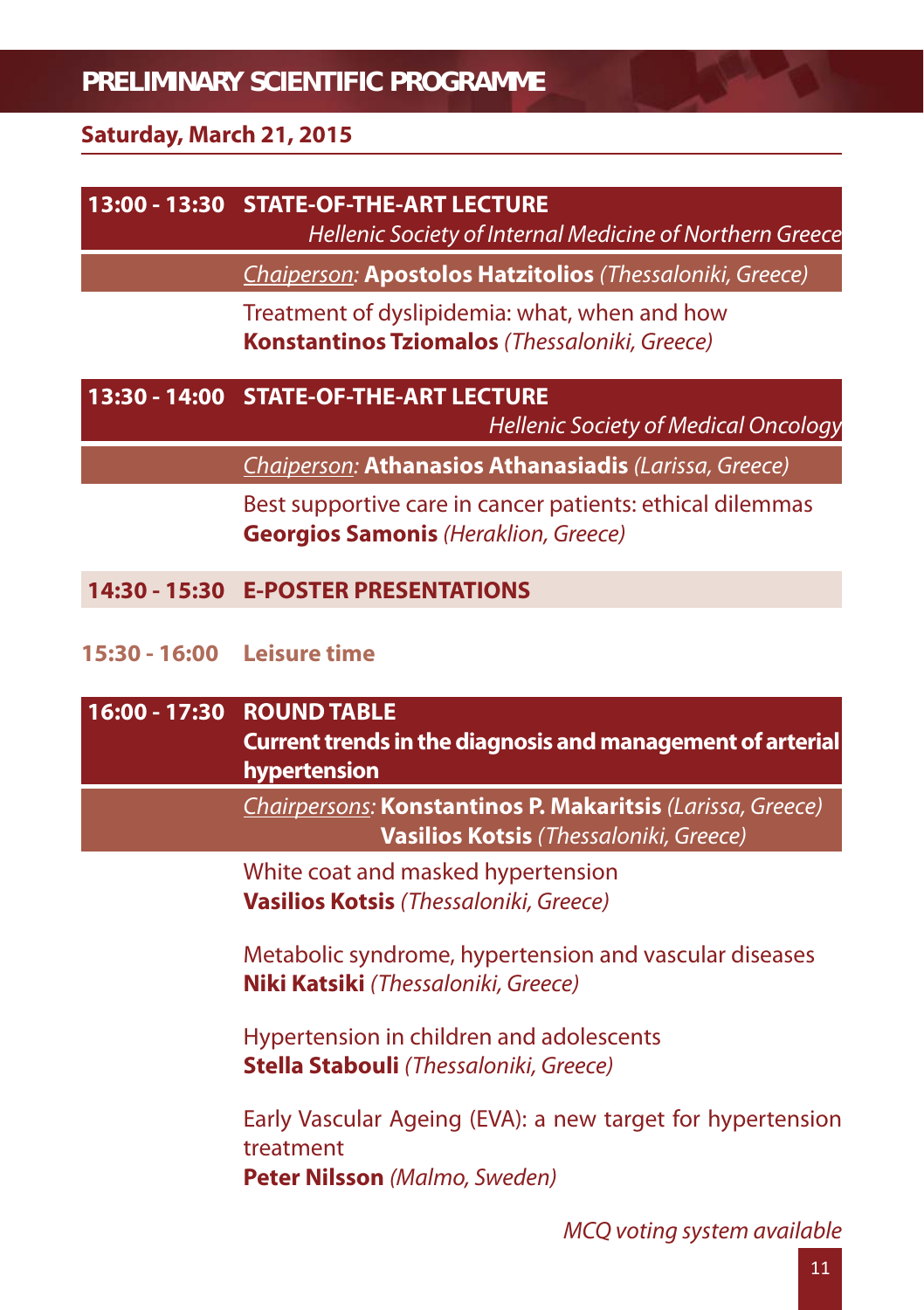### **17:30 - 19:00 ROUND TABLE**

**Advances in imaging in every-day clinical practice**

Chairpersons: **Ioannis Fezoulidis** (Larissa, Greece)  **Nikolaos Kelekis** (Athens, Greece)

 Advances in neuroimaging **Eftychia Kapsalaki** (Larissa, Greece)

 Advances in SPECT cardiac imaging **Maria Koutelou** (Athens, Greece)

 Advances in diagnosis of focal liver lesions - Elastography **Dirk-André Clevert** (Munich, Germany)

**19:00 - 19:30 Coff ee Break**

#### **19:30 - 21:00 SATELLITE SYMPOSIUM**

**21:00 Farewell Reception**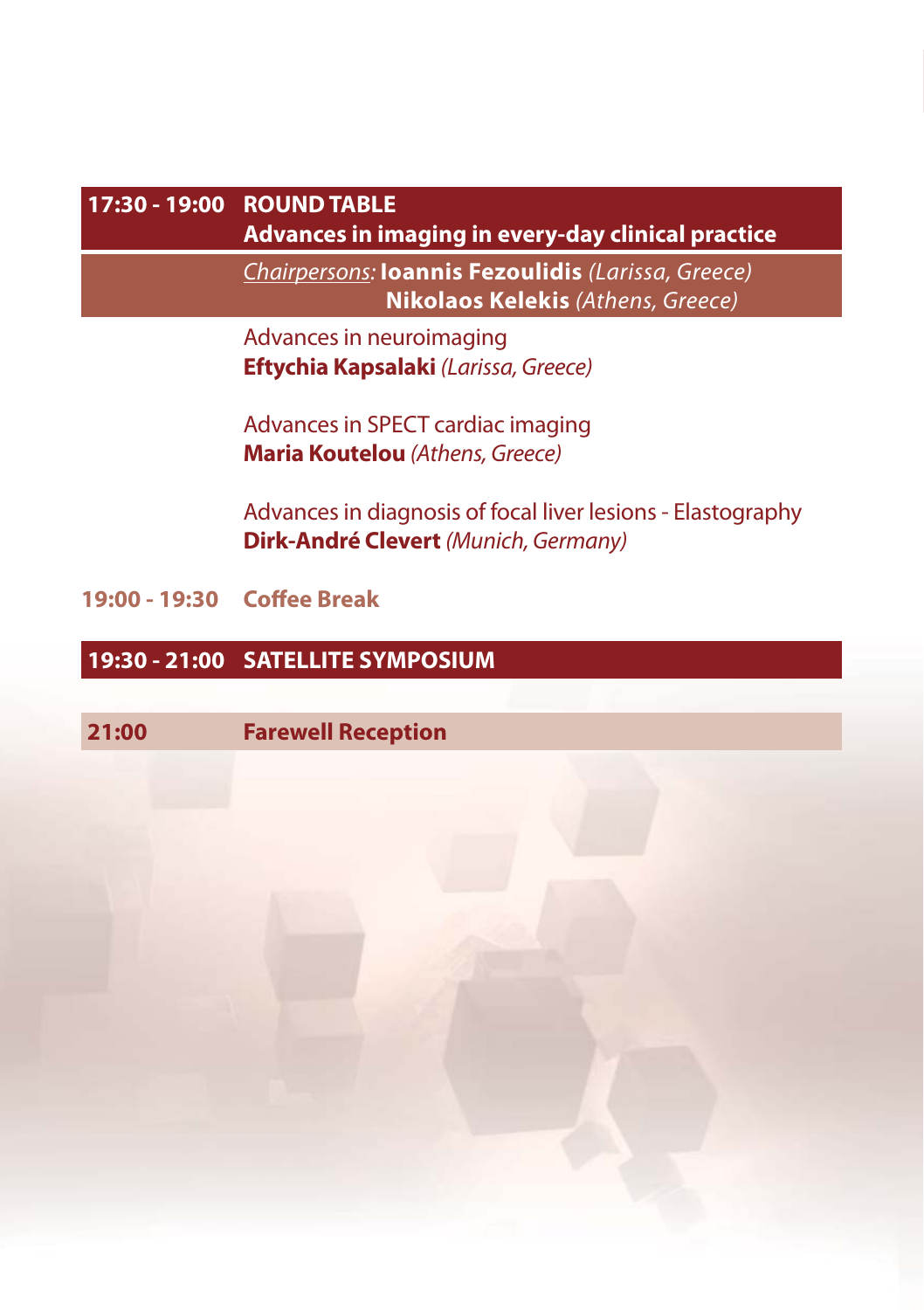#### **Venue**

#### **LARISSA IMPERIAL HOTEL**

182 Farsalon Str., GR 413 35 Larissa, Greece Tel: +30 2410 687600, Fax: +30 2410 687687 Email: li@classicalhotels.com, Website: http://www.classicalhotels.com/larissaimperial

#### **Dates & Hours**

Thursday, March 19th, 2015 14:30 - 21:00 Friday, March 20th, 2015 08:30 - 21:00 Saturday, March 21<sup>st</sup>, 2015 08:00 - 21:00

#### **Official Language**

The official language of the Congress is **English**. Simultaneous translation (interpretation) will not be provided.

#### **Website**

Find all useful information and updates about the Congress at **www.internalmedicine-uth.gr** Contact: **admin@internalmedicine-uth.gr** 

Newsletter: If you wish to receive information and be updated about congress issues, you may subscribe to the newsletter subscription form available on the website.

#### **Accreditation**

The Congress will be submitted to be approved with Continuing Medical Education (C.M.E.) Credits by the Panhellenic Medical Association according to the EACCME-UEMS criteria.

#### **Sponsors/ Exhibition**

A major exhibition will accompany the Congress, where pharmaceutical and/or equipment/device industries will display relevant products, services and therapeutic developments, reach and interact with the medical community, promote their activities, research and technologies.

For relative information interested Companies may contact the Organizing-Administrative Bureau Conferre Ltd (info@conferre.gr).

#### **Letter of Invitation**

Participants may require an official Letter of Invitation to enable them to overcome administrative difficulties in their countries in order to participate in the Congress. It must be understood that such letters do not imply any commitments from the congress to provide financial assistance. However, please note that the letter of invitation can only be sent to registered participants. If you require such a letter, please apply to the Secretariat (after your successful registration, please send an e-mail to **info@conferre.gr** in order to receive your invitation letter on time).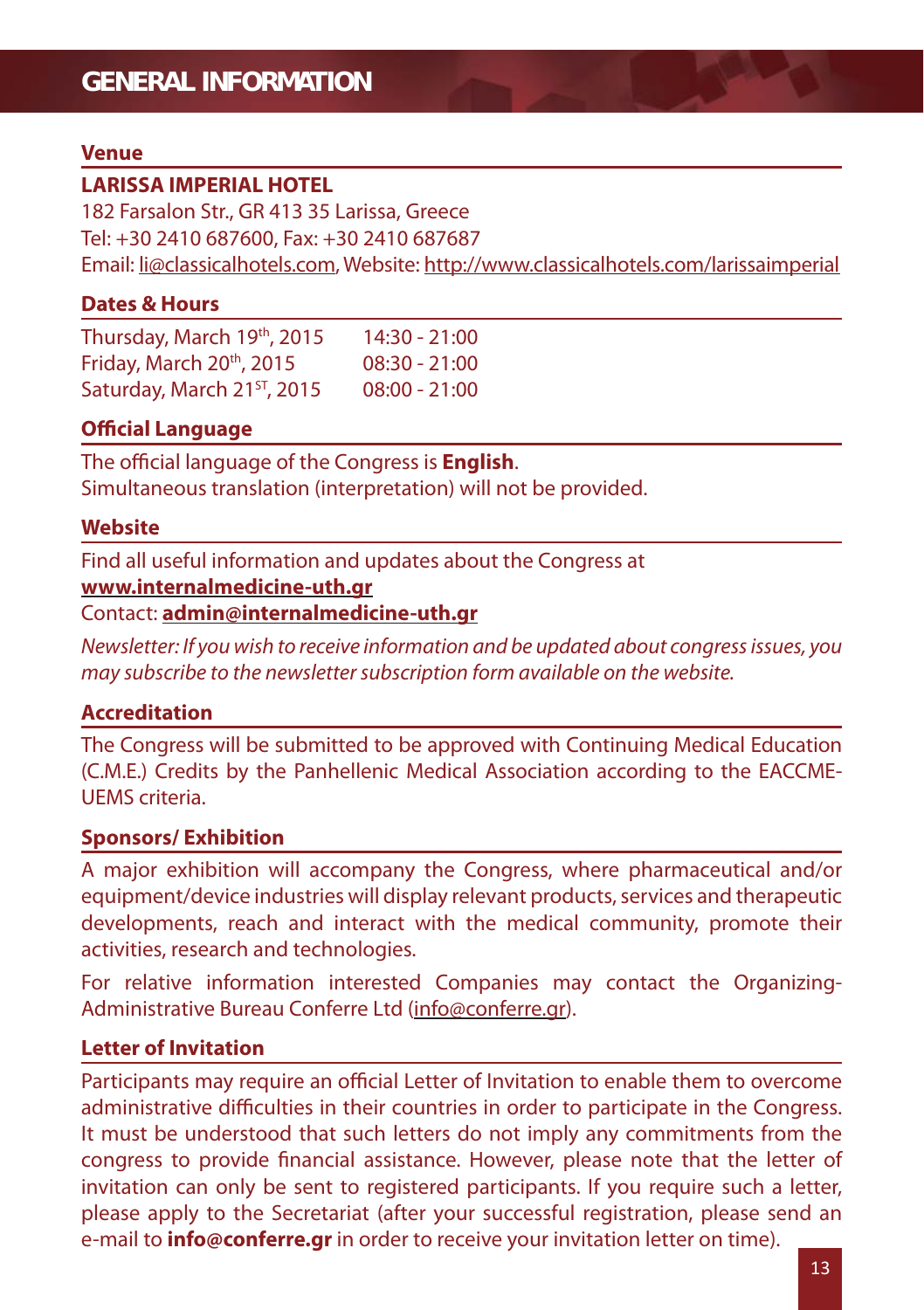#### **GENERAL INFORMATION**

#### **Liability and Insurance**

The Organizers as well as the Organizing-Administrative Bureau will assume no liability for injuries or losses of any nature incurred by participants and/or accompanying persons, or for the damage, loss or theft of their personal property during the Congress. Participants are advised to take out their own health, travel and personal insurances.

#### **Registration**

**Registration Fees** (Euro/incl. VAT 23%)

| Category                   | Cost    |
|----------------------------|---------|
| <sup>1</sup> Doctors       | 100,00€ |
| <sup>1</sup> Trainees      | 70,00€  |
| <sup>2</sup> Nursing Staff | Free    |
| <sup>2</sup> Students      | Free    |
| <sup>3</sup> Other         | 30,00€  |

- **1. Registration for doctors and trainees includes:**
- area and scientific sessions
- Admission to the exhibition Admission to the exhibition Admission to the exhibition area
- Congress material
- Certificate of attendance
- Coffee Breaks
- Welcome Reception
- Farewell Reception

#### **Accommodation**

**2. Registration for nursing staff and students includes**

- area and scientific sessions
- area
- Certificate of attendance Congress material
- **3. Registration for other includes:**
- Admission to the Congress Admission to the congress Admission to the Congress area and scientific sessions
	- area
	-
	- Certificate of attendance

The Organizing Administrative Bureau has reserved an adequate number of rooms in the Larissa Imperial Hotel (Congress venue) at special rates for the participants for the period of **March 19-21, 2015**. For more information about the rates and accommodation booking process, participants may contact Conferre Ltd.

Conferre Ltd has been appointed as the official accommodation booking agent for the Congress and will handle all related arrangements.

Requests will be served on a first-come, first-served, space-available basis. **We strongly advise all participants to request for accommodation booking as soon as possible.**

**The Organizing-Administrative Bureau will not be able to guarantee rooms after January, 30th, 2015.**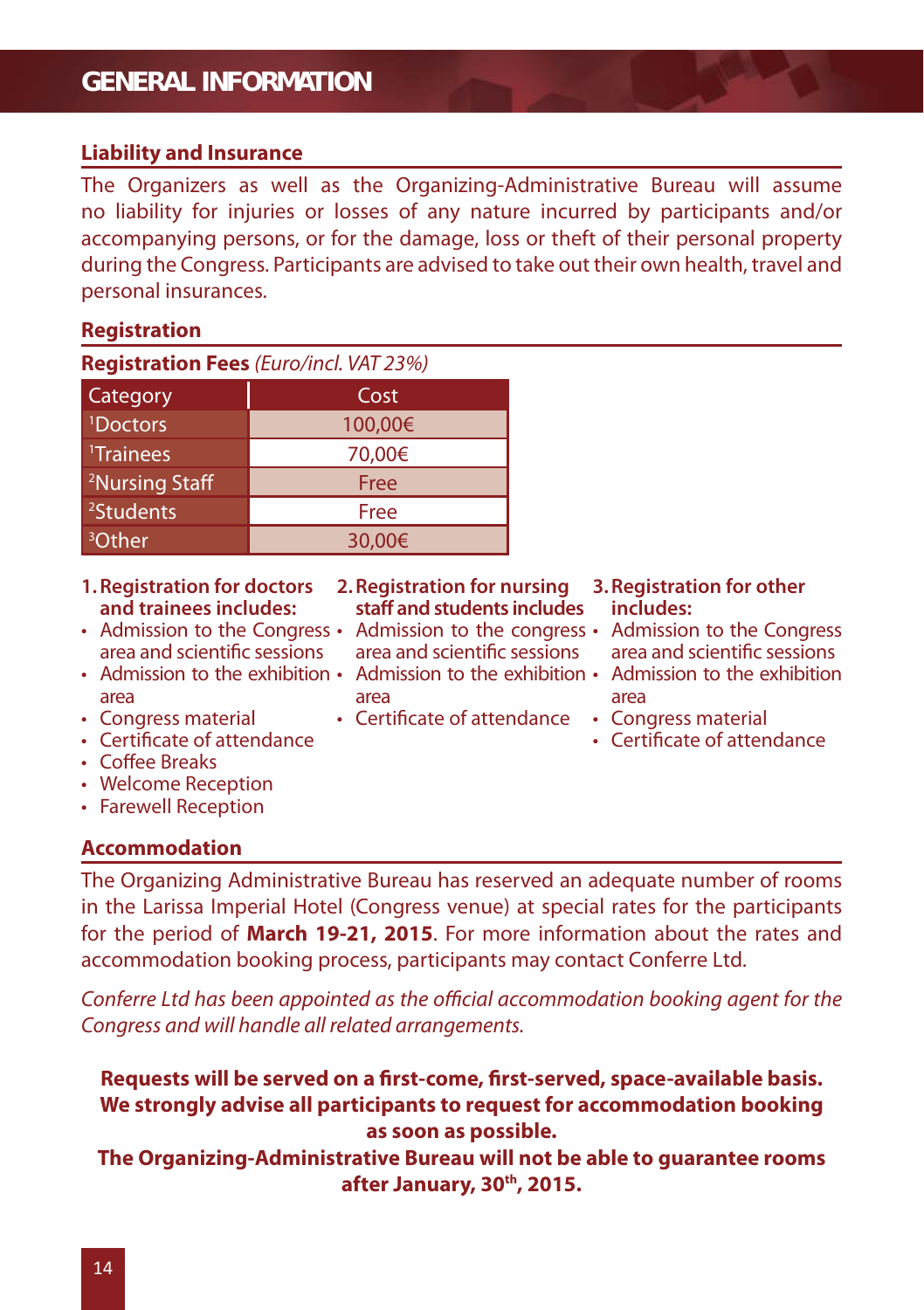### **CALL FOR ABSTRACTS**

#### **Contact**

#### **Organizing-Administrative Bureau/Secretariat: Conferre Ltd**  4th klm Ioannina-Dodoni Avenue, GR 45110 Ioannina, Greece

Tel.: (+30) 26510 68610, Fax: (+30) 26510 68611

E-mail: info@conferre.gr, Website: www.conferre.gr

### **Call for abstracts** *Share the knowledge!*

Young colleagues are invited to actively contribute to the programme by presenting their research to an international audience of medical experts, through **Oral** and **e-Poster Presentations.**

All submitted abstracts will be reviewed by an Abstract Review Committee and all accepted and valid ones will be presented during the scientific programme as an Oral Presentation or an e-Poster Presentation.

**Abstracts should be submitted only through the online abstract submission form at the official website www.internalmedicine-uth.gr Abstracts submitted by email or fax will not be accepted**.

Abstracts may be submitted in **English** language.

Please visit the website for all useful guidelines about the preparation and submission of your abstract!

**Abstract Submission Deadline: January 07, 2015 Notifi cation of Acceptance/Rejection of Abstracts: January 27, 2015** 

Abstracts of all Oral and e-Poster Presentations of the Congress will be also included in the **e-Abstract Book** of the Congress.

#### Note:

,,,,,,,,,,,,,,,,,,,,,,,,,,,,,,,,,,,

For any abstract submitted for presentation, the Registration Fee for at least one of the authors must be paid (preregistration is required at least 3 weeks prior to the Congress, for confirmation of participation). If a participant pays the Registration Fee in order to submit an abstract and the abstract is finally not accepted, there will be a full refund only if the author does not desire to participate in the Symposium and send a written request to the Secretariat within 15 days of the notification of abstract rejection.

**\$\$\$\$\$\$\$\$\$\$\$\$\$\$\$\$\$\$\$\$\$\$\$\$\$\$\$\$**